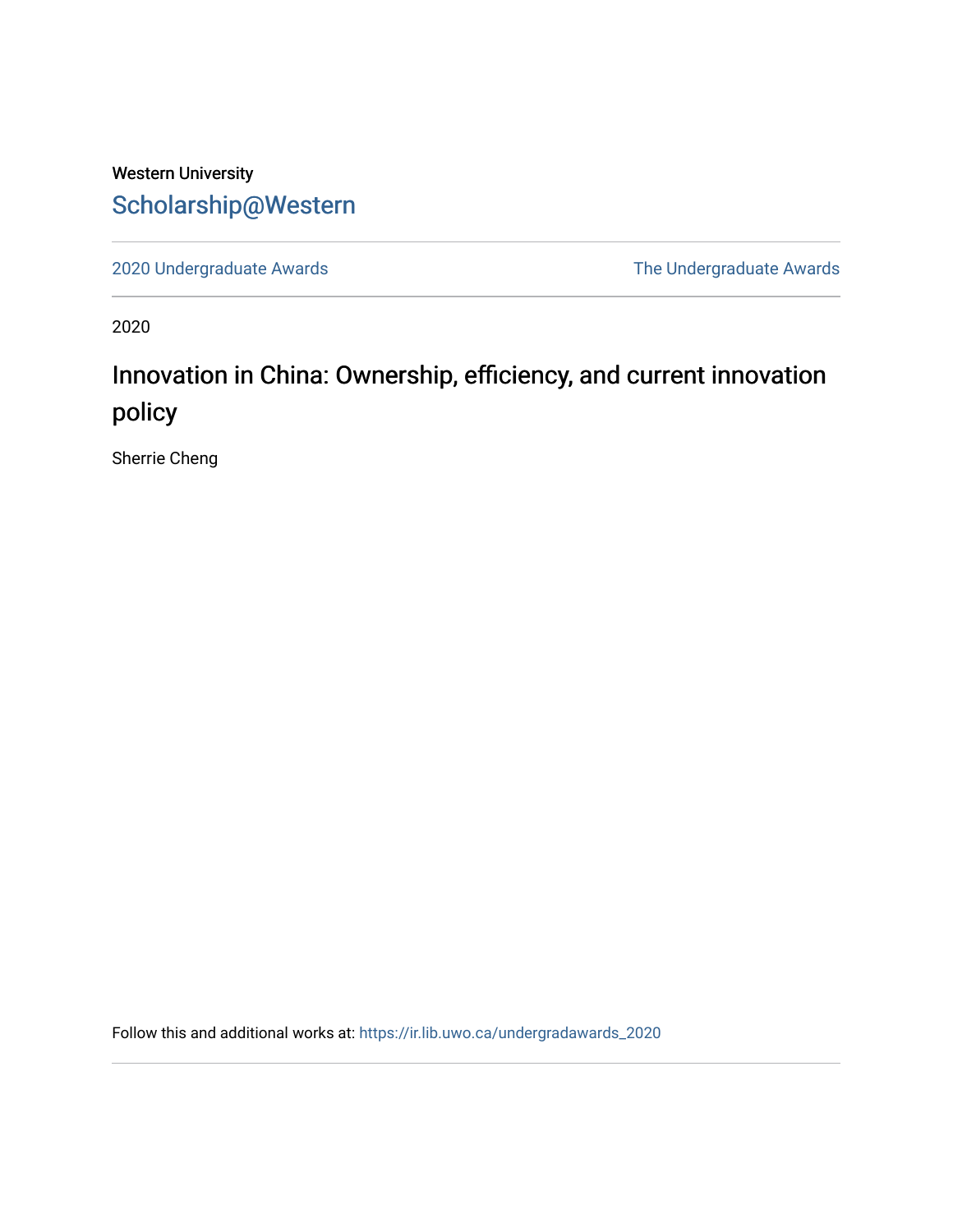Innovation in China: Ownership, efficiency, and current innovation policy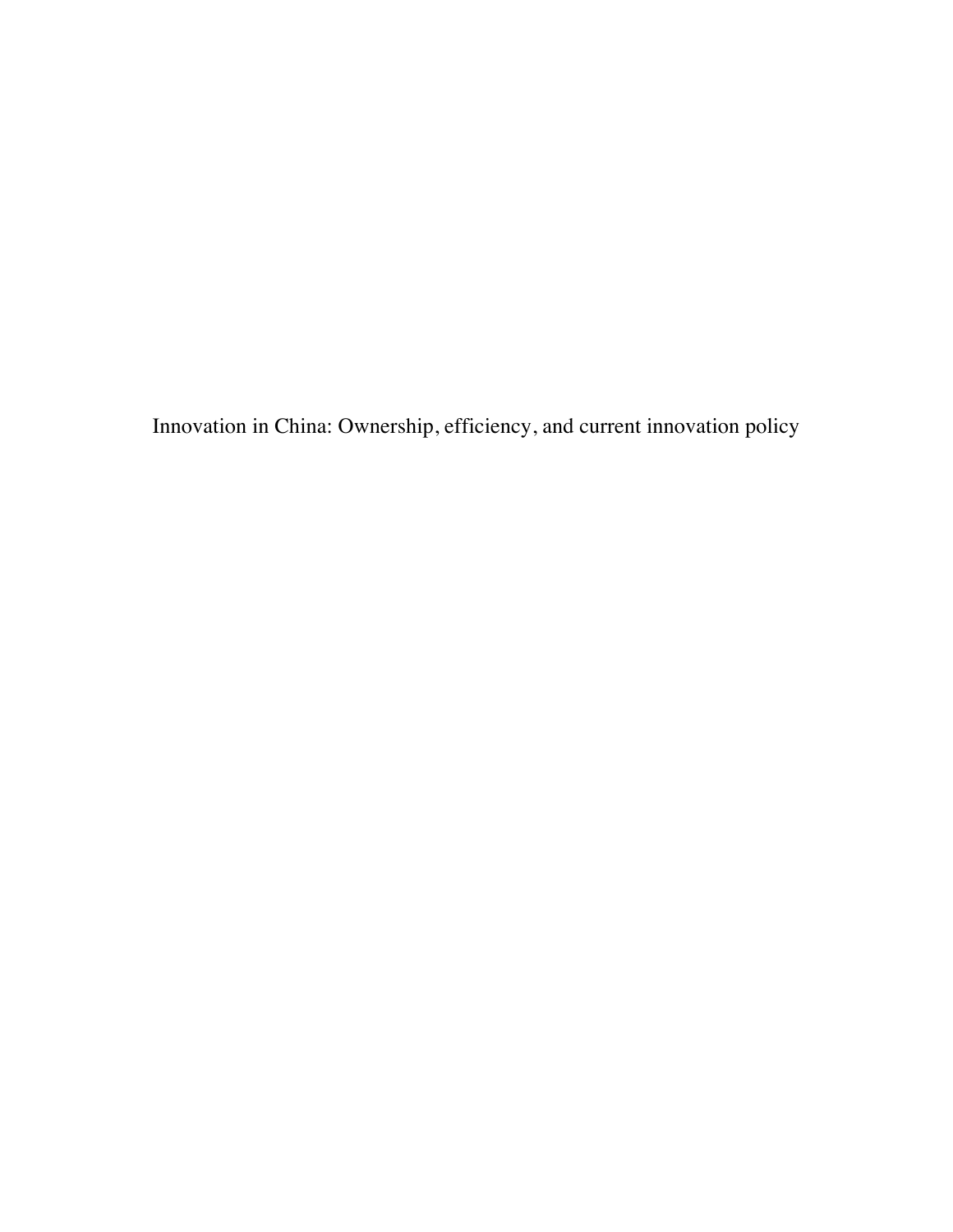#### **INTRODUCTION**

Over the past 40 years, China's economy has experienced tremendous growth. Between 1980 and 2015, gross domestic product (GDP) grew by 8.7 percent each year on average and real per capita income increased by 1,759 percent cumulatively, from \$714 in 1980 to \$13,277 in 2015 (Wei et al. 2017). Recently, however, GDP growth has started to moderate. Annual growth has hovered around 6 to 7 percent since 2014 and many expect it to slow further (Wei et al. 2017). Part of this slowdown is structural: China has completed its transition from a primarily agricultural to mostly industrial economy and it has caught up technologically to the rest of the industrialized world (Naughton and Tsai 2015). Favourable demographic conditions, such as its large population of working age individuals and low dependency ratio, are changing and low labour costs have started to rise (Cheng et al. 2019). Furthermore, productivity gains from market reforms and reducing resource misallocation are smaller after four decades of economic reform (Wei et al. 2017). As a result, future sustainable economic growth must come from growth in total factor productivity.

A large component of productivity growth comes from innovation and technological improvement through the creation of new products and new designs. China's leadership recognizes this and has launched a number of industrial policies aimed at increasing "indigenous innovation." For example, *Made in China 2025*, launched in 2015, aims to transform China from a "low value-added manufacturing giant" into a "high value-added manufacturing power" (Cheng et al. 2019). More recently, in Xi Jinping's 2017 report to the 19<sup>th</sup> Party Congress, Xi asserted that during the next stage of China's development, between 2020 and 2035, China must become a "global leader in innovation" (Xi 2017).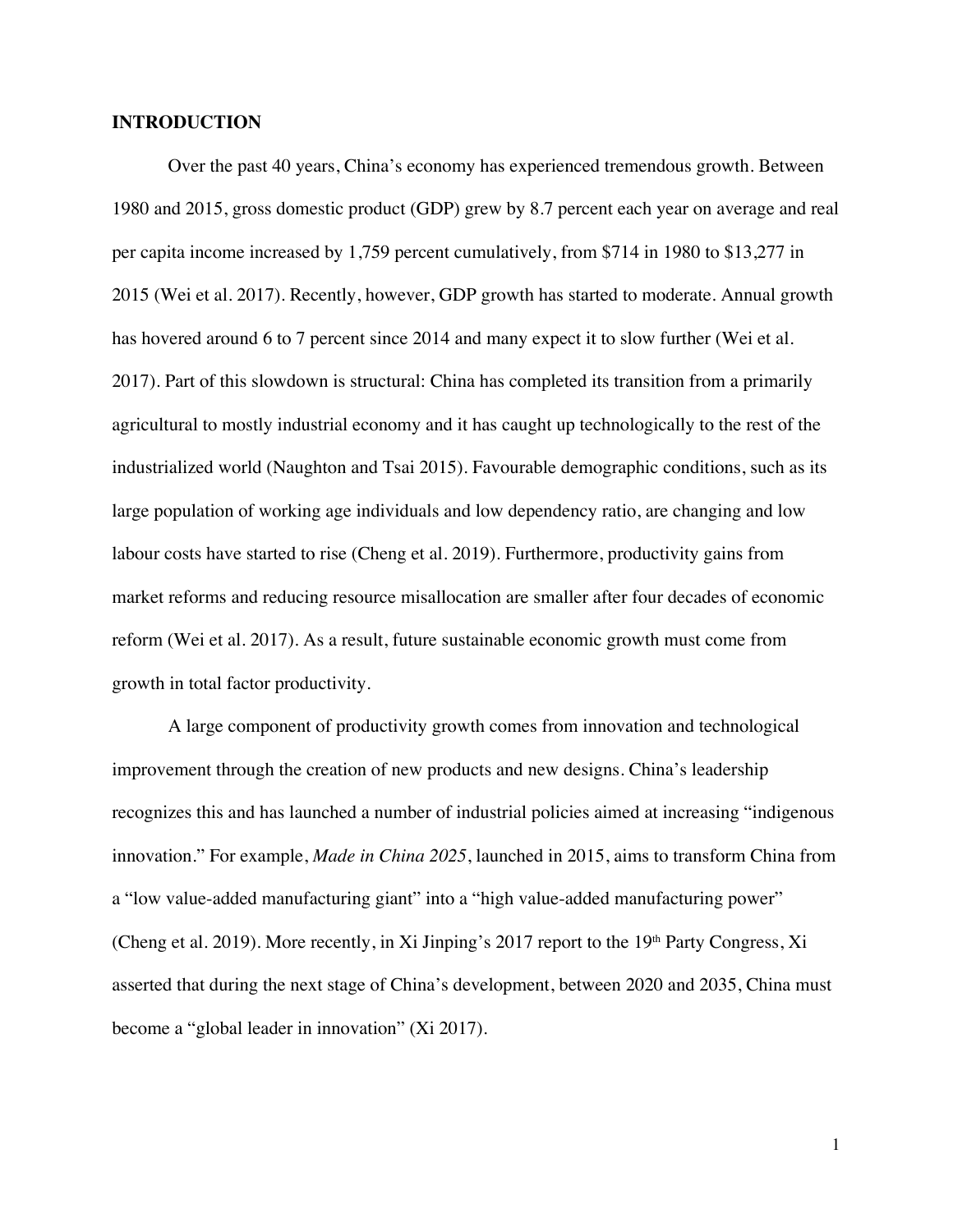Over the past decade, the size and importance of the state sector has also increased (Naughton and Tsai 2015). Since 2003, the position and role of the state sector has stabilized and following the 2008 global financial crisis, state-owned enterprises have grown in size and importance. In addition, Xi has continually emphasized the role of state-owned enterprises as drivers of growth, innovation, and productivity in China's economy (Naughton and Tsai 2015). Historically, however, a large body of research finds that state-owned enterprises are less efficient than privately-owned enterprises due to corporate governance issues and political interference (Naughton 2018; Brandt et al. 2012; Li et al. 2014).

In light of this information, I investigate two aspects of innovation and industrial policy in China. First, are state-owned enterprises less innovative than privately-owned enterprises? While state firms generally perform worse that private firms in terms of productivity and profitability, this does not necessarily imply that they are less innovative. Second, is China's current innovation policy effective? More specifically, how are state subsidies for research and development (R&D) being allocated to firms, do public subsidies crowd out a firm's own R&D investments, and do these subsidies actually promote innovation output and productivity? If R&D subsidies are allocated based on factors other than innovative capacity, this misallocation may limit the effectiveness of China's innovation policy.

Overall, I find that within China's current institutional environment, minority state ownership is optimal for innovation production. Minority state ownership allows a firm to obtain crucial resources for the production of innovation, such as loans and government subsidies, but does not interfere substantially in the firm's business operations. In addition, while state ownership and a firm's historical innovation are factors in R&D subsidy allocation, political connections and level of corruption among government officials are more important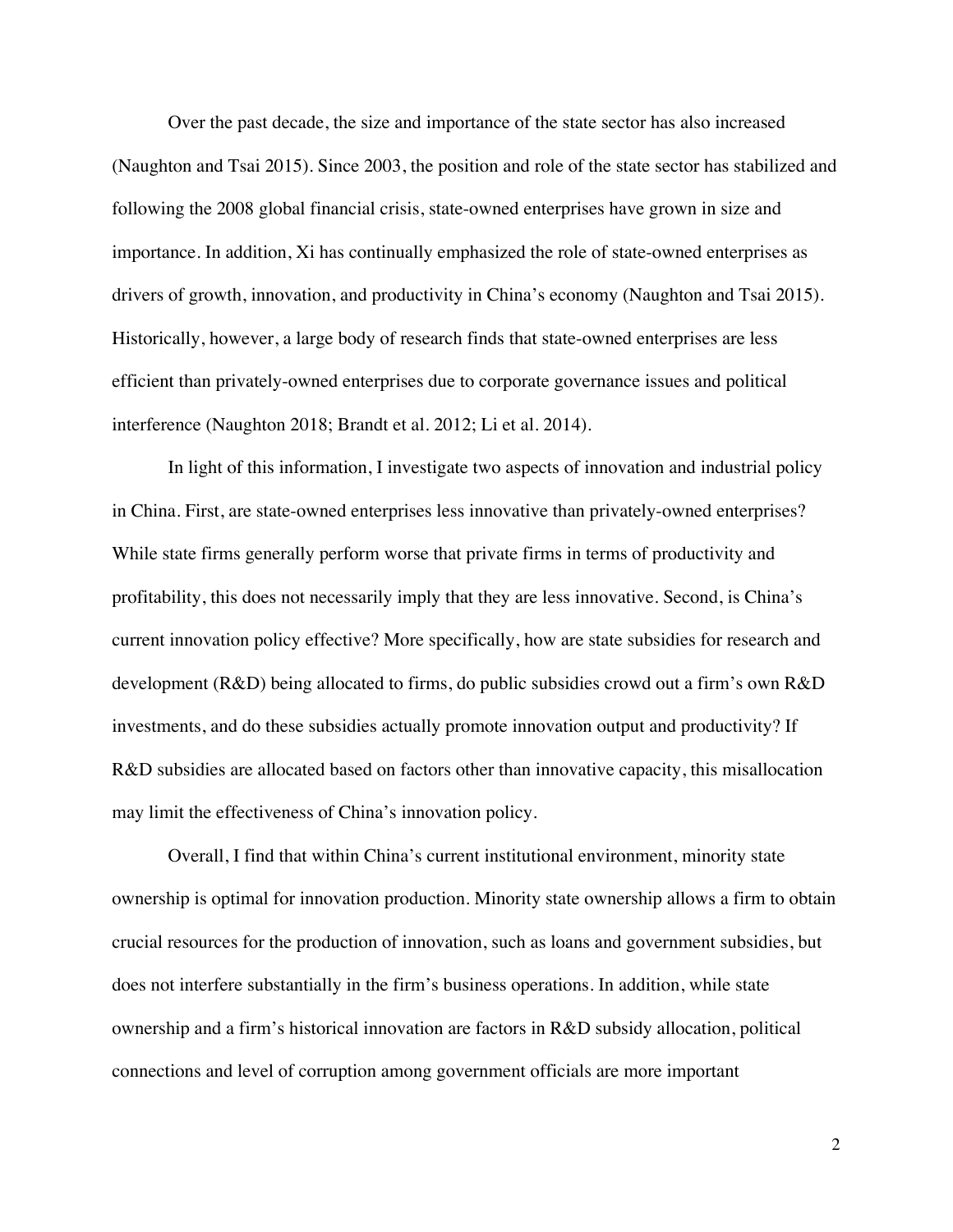determinants. This indicates some inefficiency in the allocation of government R&D subsidies, which reduces their effectiveness in promoting innovation. I also find that while government subsidies do crowd a firm's own R&D investment that same year, in subsequent years, their effect on investment is neutral. Interestingly, this immediate crowding out does not occur in minority state-owned firms, reinforcing the previous conclusion that minority state ownership is optimal for innovation production. Finally, while R&D subsidies promote innovation output across all levels of ownership, this does not immediately translate to productivity increases. Instead, R&D efficiency, which tends to be higher in private firms, seems to be the more salient channel through which productivity rises, and therefore, private firms see the greatest productivity gains from R&D and innovation.

#### **OWNERSHIP AND INNOVATION**

#### *Two approaches: Agency theory and institutional theory*

The conventional view in economics says that state ownership is incompatible with efficiency due to conflicts between owners and managers (Zhou et al. 2017; Teng and Yi 2017). Under this view, state ownership suffers from the principal-agent problem, which arises when the desires and goals of the owner (the principal) are not aligned with those of manager (the agent) due to separation of ownership and control (Teng and Yi 2017). Therefore, close monitoring is required to ensure managers are working for the interests of the owners rather than their own. State-owned enterprises are more likely to suffer from this problem since there is no contractual or monitoring mechanism to ensure that the objectives of the politicians and bureaucrats managing state firms are aligned with those of the citizens (Zhou et al. 2017).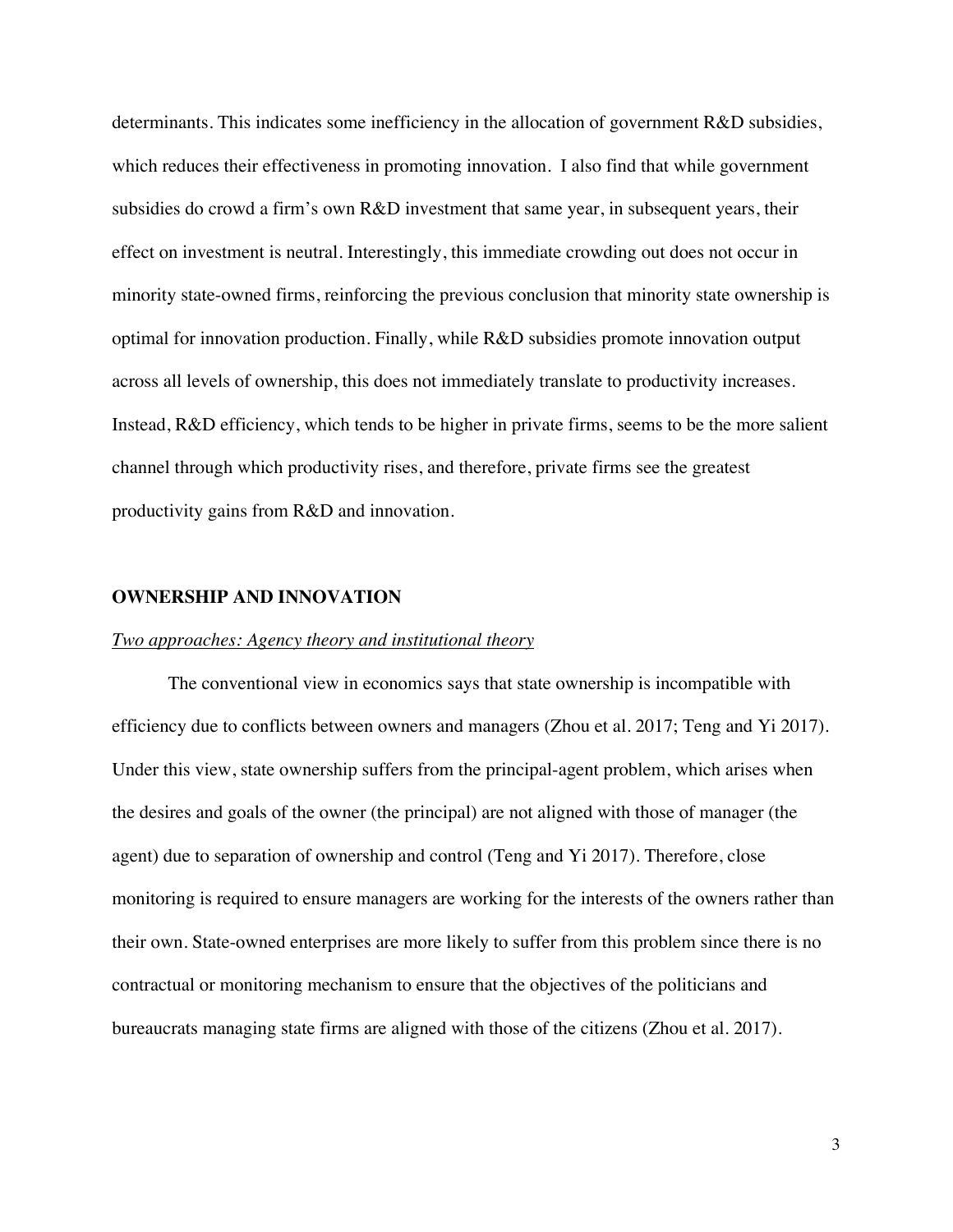State firms rarely face the close scrutiny that private firms face from shareholders on a regular basis. Without effective monitoring, politicians are more likely to use state-owned enterprises to maximize their own interests, secure political favours, and achieve political or social goals, thus interfering in state firms' regular business operations. In addition, governmentappointed managers may misuse R&D funds, leading to inefficiency in generating innovation output (Zhou et al. 2017). Under this view, state ownership reduces a firm's innovative capacity and therefore, state-owned enterprises are less efficient than private firms at producing innovation output from R&D input.

A different approach to economic growth argues that firm behaviour is determined by its surrounding institutions (Acemoglu et al. 2005). Of these institutions, the government is one of the most important, as it can strongly influence business through national strategic planning, banking regulations, protection of certain industries, and enforcement of intellectual property rights (Zhou et al. 2017). Furthermore, the government plays a key role in allocating resources, such as land and subsidies. Therefore, as government-owned organizations, state firms often enjoy privileges granted by the government, in the form of preferential regulatory treatment, access to low-interest loans, and government subsidies, all of which enable state firms to invest more heavily into R&D (Zhou et al. 2017). Currently, the Chinese government sees innovation as a national priority and consequently Chinese state-owned enterprises are under significant pressure to invest in R&D and innovation development. As a result, the institutional view suggests that state firms are more innovative than private firms.

Zhou et al. (2017) suggest that that the institutional and agency views pertain to different facets of state ownership. The institutional view highlights the advantage of state ownership in resource allocation. State-owned enterprises have greater access to resources, which translates to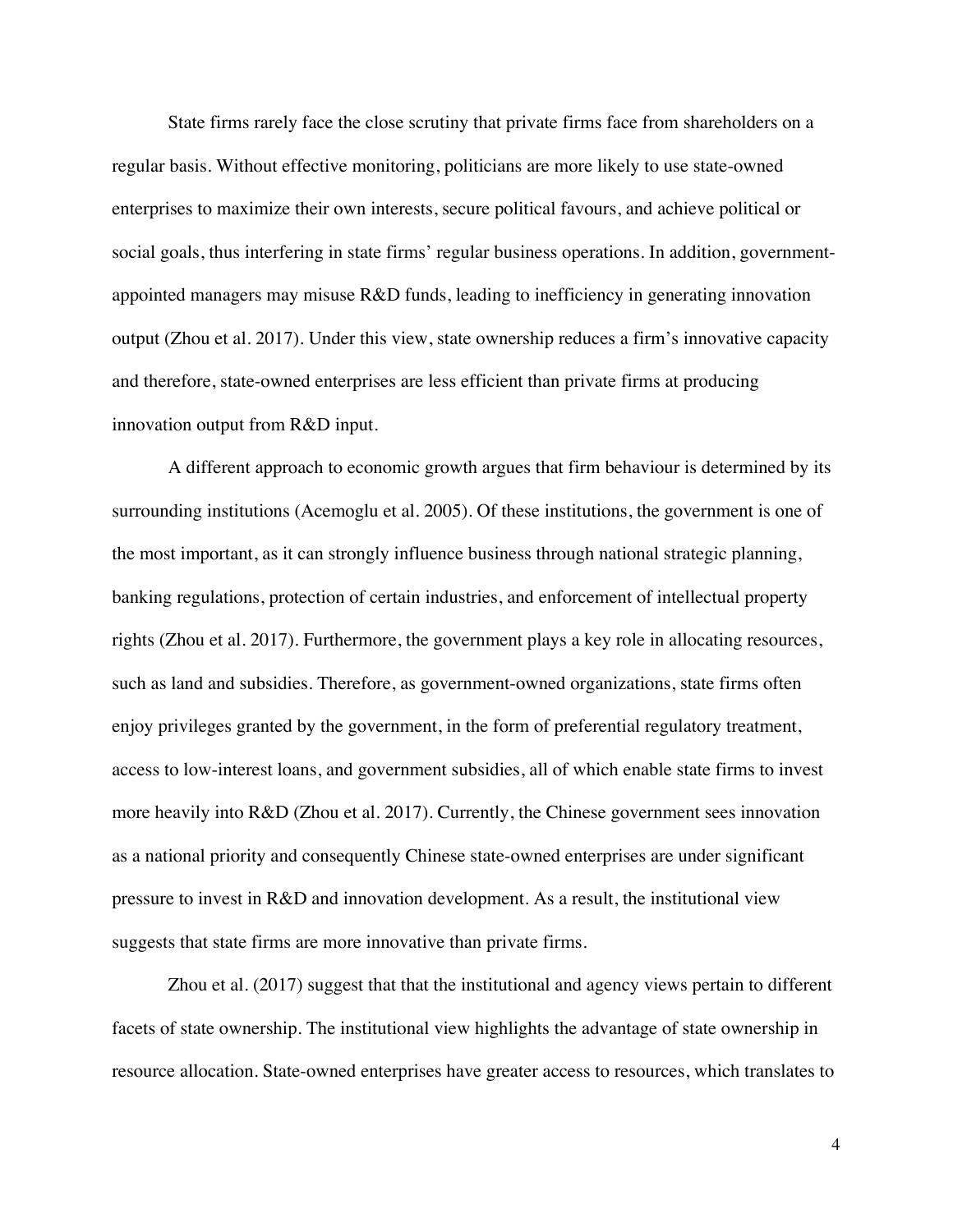more inputs into the R&D process. On the other hand, agency theory highlights utilization of resources: The principal-agent problem caused by state ownership leads to misuse of R&D resources. As a result, state ownership could help a firm obtain more resources for R&D investment but also decrease the firm's ability to convert R&D input into innovation output. Therefore, the degree of state ownership, from minority to majority, may make either the institutional or agency argument more salient.

#### *A third approach: Market failure*

A different argument for why state ownership favours innovation deals with the public goods nature of knowledge. Knowledge is non-rival, non-excludable, and an additional user can enjoy new knowledge at zero marginal cost (Arrow 1962). In addition, R&D and the production of new knowledge has externalities: New technology at one firm may be used at other firms to increase productivity overall, and therefore, private returns to R&D investment are lower than social returns (Arrow 1962). Consequently, private firms might underinvest in R&D (Arrow 1962). This argument is often used to justify the use of government R&D subsidies to correct private sector underinvestment in R&D. Another common method of promoting private investment in R&D is through protection of intellectual property rights. Indeed, Lin et al. (2010) find that stronger property rights protection and contract enforcement are associated with higher corporate R&D investment in China while Fang et al. (2017) find that following the privatization of state firms, innovation increased the most in Chinese cities with stronger intellectual property rights. However, despite significant strides made in intellectual property law over the last three decades, China's intellectual property rights regime is weaker than that of most advanced economies, in part because rule of law is weak and subject to political manipulation (Li and Alon 2019). Consequently, private firms will still underinvest in R&D.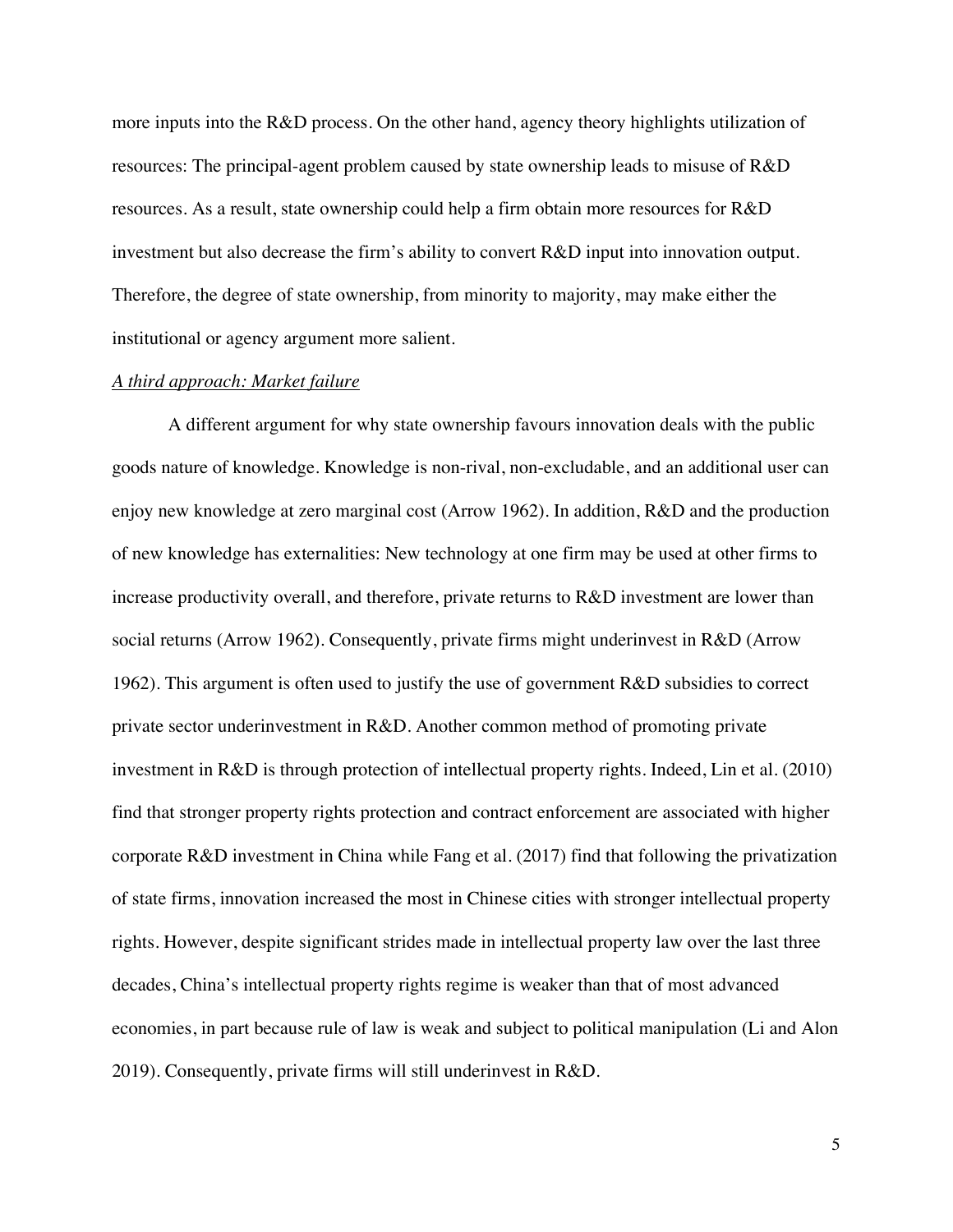Furthermore, R&D is risky in nature, and private firms may not be willing to take on R&D projects which have uncertain potential for ground-breaking innovation. State firms, however, may not be profit maximizing and are therefore less sensitive to variation in profits. This, combined with a longer-term outlook, may make state firms more conducive for R&D and innovation (Belloc 2014). Finally, R&D is a collaborative process and may be less likely to occur in private firms, which tend to focus on individual sectors. State ownership in multiple firms, however, may be conducive for fostering inter-firm relations and allow for connections between seemingly disparate lines of research (Belloc 2014; Tonurist and Karo 2016). For these reasons, state ownership may increase a firm's R&D investment and innovation output.

#### *How are ownership, R&D and innovation measured?*

Before discussing some findings of recent papers, a brief discussion of how ownership, R&D input and innovation output are measured in practice is beneficial. Most researchers use one of two measures of ownership. First is the percentage of shares held by the state or by private or foreign entities as a continuous variable. Second is a categorical measure of ownership. Sometimes, this is assigned based on a firm's legal registration as a private or stateowned firm. Often, it is assigned by the researcher based on whether or not the state holds majority shares in a firm. If yes, then the firm is generally considered to be state-owned. If not, then it may be considered a foreign-invested firm or a private firm, depending on what percentage of shares are foreign held. For example, Wei et al. (2017) consider firms that have less than 50 percent state ownership but more than 10 percent foreign ownership to be foreigninvested firms and less than 10 percent foreign ownership to be private firms. Some papers will further distinguish between minority and majority state ownership. Minority ownership refers to a 1 percent to 49 percent government stake while majority ownership refers to government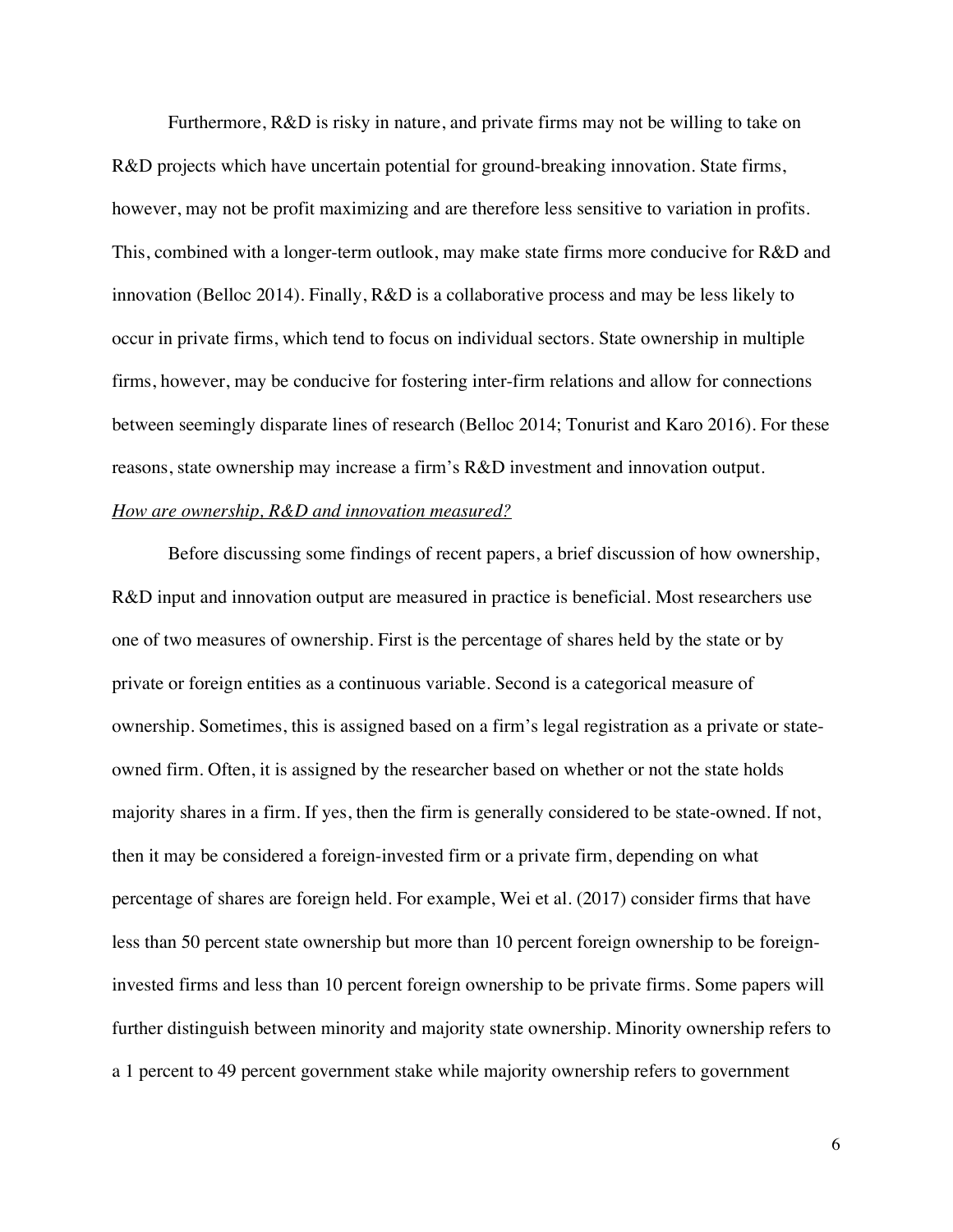ownership of 50 percent or greater of shares. In this case, private ownership refers to 0 percent state ownership.

A common measure of R&D input is R&D intensity, which is calculated by dividing R&D expenditures by total sales. Meanwhile, innovation output is often measured by the volume of new patents registered. While not all innovation activity leads to patents, nor do all patents registered represent innovation performance, patent data provide the most detailed and systematically compiled data on innovation in China (Choi et al. 2011). There are three types of Chinese patents: Invention, utility, and design. Of these three categories, invention patents are the most technically intensive and are generally what researchers use as their measure of patents.

Some researchers, such as Wei et al. (2017), also measure innovation output by the citation count of patents rather than the number of patents granted. Since a patent applicant is required to cite previously patented ideas, patent citations track knowledge building across people, firms, and regions (Almeida et al. 2002). China's State Intellectual Property Office does not disclose patent citations, so this is typically done using US patents received by Chinese firms or by the researcher's own estimates of Chinese patent citations (Wei et al. 2017; Boeing 2016). Another alternative measure of innovation, relevant for industrial R&D, is the share of total sales that come from sales of new products.<sup>1</sup> Since a large portion of industrial  $R&D$  is channeled into new product development, the share of new product sales is a measure of innovation that is immediately commercialized.

### *Evidence on ownership and innovation*

The literature studying the effect of state ownership on innovation tends to generate mixed results. Teng & Yi (2017), using data from the National Bureau of Statistics between 2005

<sup>&</sup>lt;sup>1</sup> Calculated as new product sales divided by total product sales.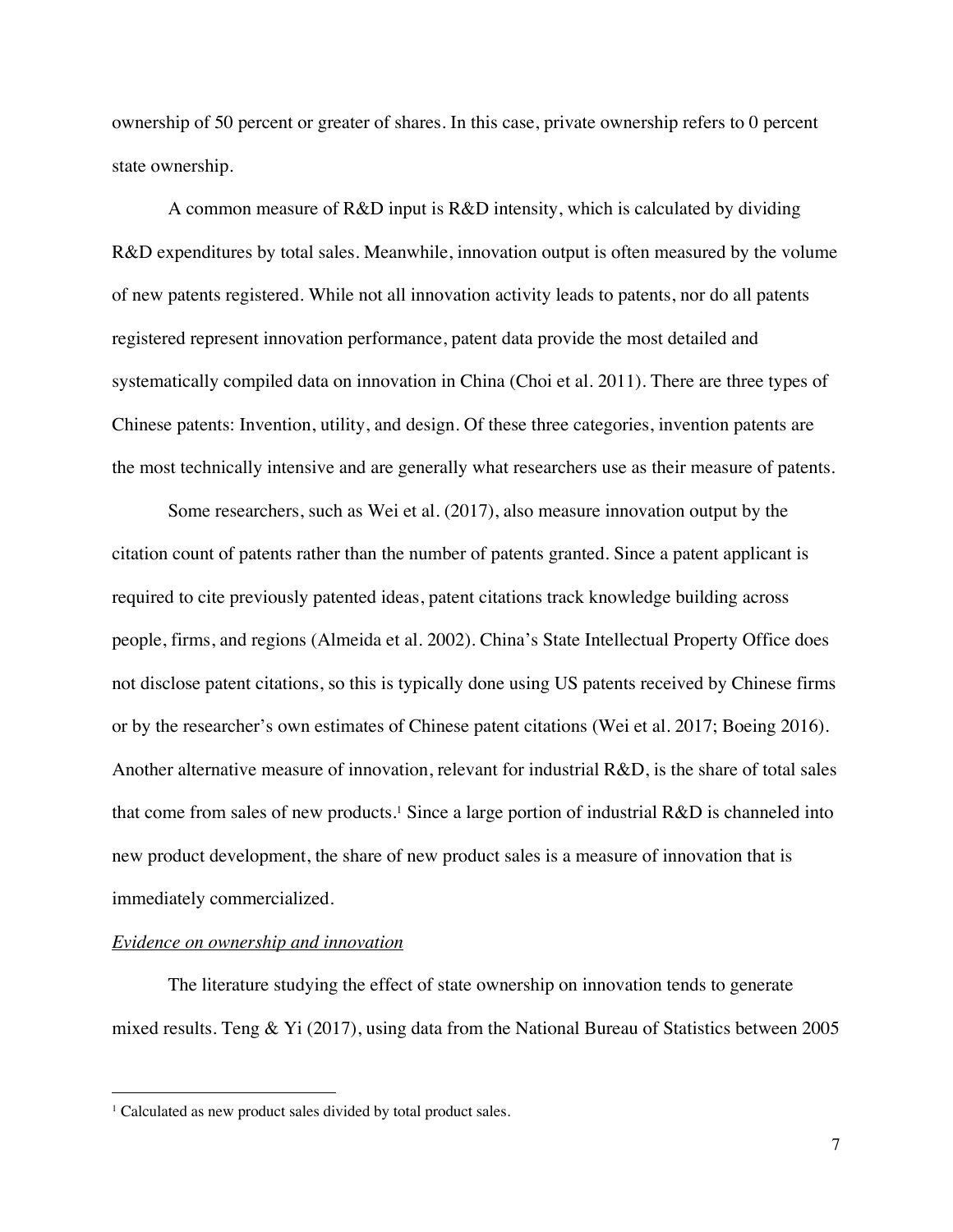and 2007, find that state ownership increases both R&D intensity and new product sales compared to private ownership. Even when controlling for R&D intensity, they find that state ownership increases a firm's innovation output. However, this relationship is only statistically significant for firms owned by the central government and not for firms affiliated with local governments. Choi et al. (2011) also find that state ownership increases the number of patents a firm receives in subsequent years using data on firms trading publicly on the Shanghai and Shenzhen Stock Exchanges between 2001 and 2004. These findings suggest that some amount of central state ownership is important for innovation performance in China's institutional environment.

In contrast, Lin et al. (2010), using a 2003 World Bank dataset of 2,400 Chinese, find that state-owned enterprises are less likely to invest in R&D in the first place. Compared with state firms, private firms are 7 percent more likely to conduct R&D projects. They also find that firms with government-approved or appointed chief executive officers (CEO) are 6 percent less likely to invest in R&D projects. Furthermore, Wei et al. (2017) find that state-owned enterprises are less efficient at generating innovation output compared to private and foreign-invested firms. Between 2005 and 2007, for every 10 million RMB invested into R&D, domestic private firms and foreign-invested firms generated 6.5 and 7.6 patents, respectively. State firms, however, produced 2.2 patents with the same R&D investment. This measure of R&D efficiency suggests that state firms are less efficient at converting R&D input into innovation output than private firms.

Zhou et al. (2017) find evidence to support both arguments. Using data from 2001 to 2007 from the Annual Census of Chinese Industrial Enterprises, conducted by National Bureau of Statistics, they find an inverted U-shaped relationship between state ownership and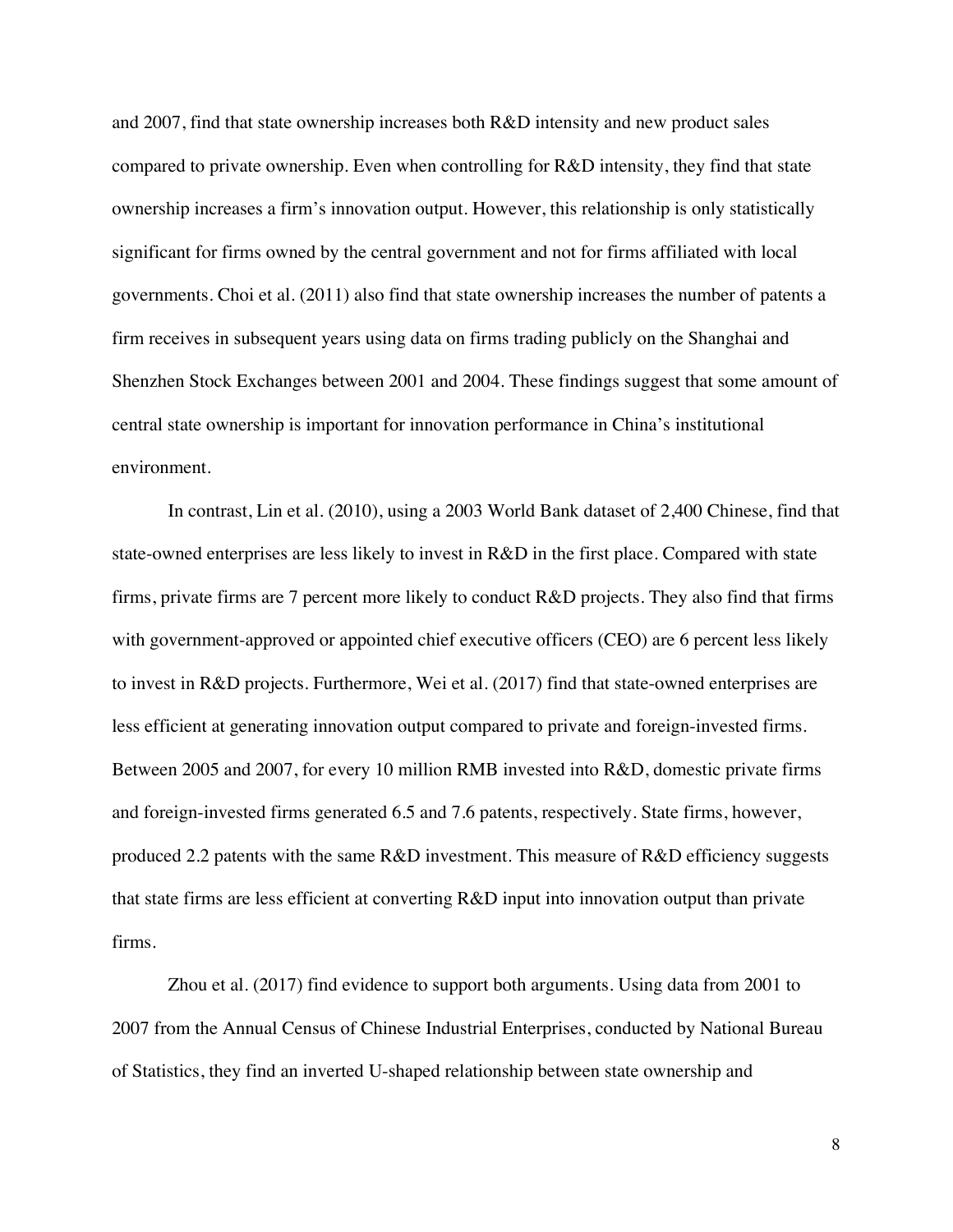innovation. State ownership up to a certain level increases innovation output but above this level, state ownership has a negative effect on innovation output. This holds when using both new product sales and number of patents as the measure of innovation output. With new product sales, they find that the effect of state ownership is positive up to 29.18 percent ownership; beyond this point, the effect is negative. With patents, the turning point occurs at 28.89 percent. These findings suggest that within China's current institutional environment, a minority state ownership of around 29 percent is optimal for a firm's production of innovation. At low levels, state ownership can help the firm gain access to crucial resources, such as bank credit and government subsidies, but does not interfere in the conversion of R&D input into innovation output. However, at higher levels, state ownership starts to interfere in this process, suggesting that majority state ownership leads to lower R&D efficiency.

This finding has two main implications for current industrial policy. First, majority stateowned firms may not be the drivers of China's technological advancement or productivity growth. Instead, the Chinese government should consider reducing their stake in state-owned enterprises in order to improve these firms' R&D efficiency. Second, if Chinese institutional factors, such as financial markets and intellectual property rights, strengthen, the advantages of minority state ownership will no longer be as important. Within China's current institutional setting, state-owned enterprises enjoy preferential regulatory treatment, easier access to bank loans, and government subsidies, all of which can increase R&D investment and thus, innovation output. If state and private firms were on a level playing field, however, with similar access to loans and government subsidies, the institutional advantages of state ownership would be less salient. Consequently, the R&D efficiency gains from private ownership could outweigh the advantages of state ownership.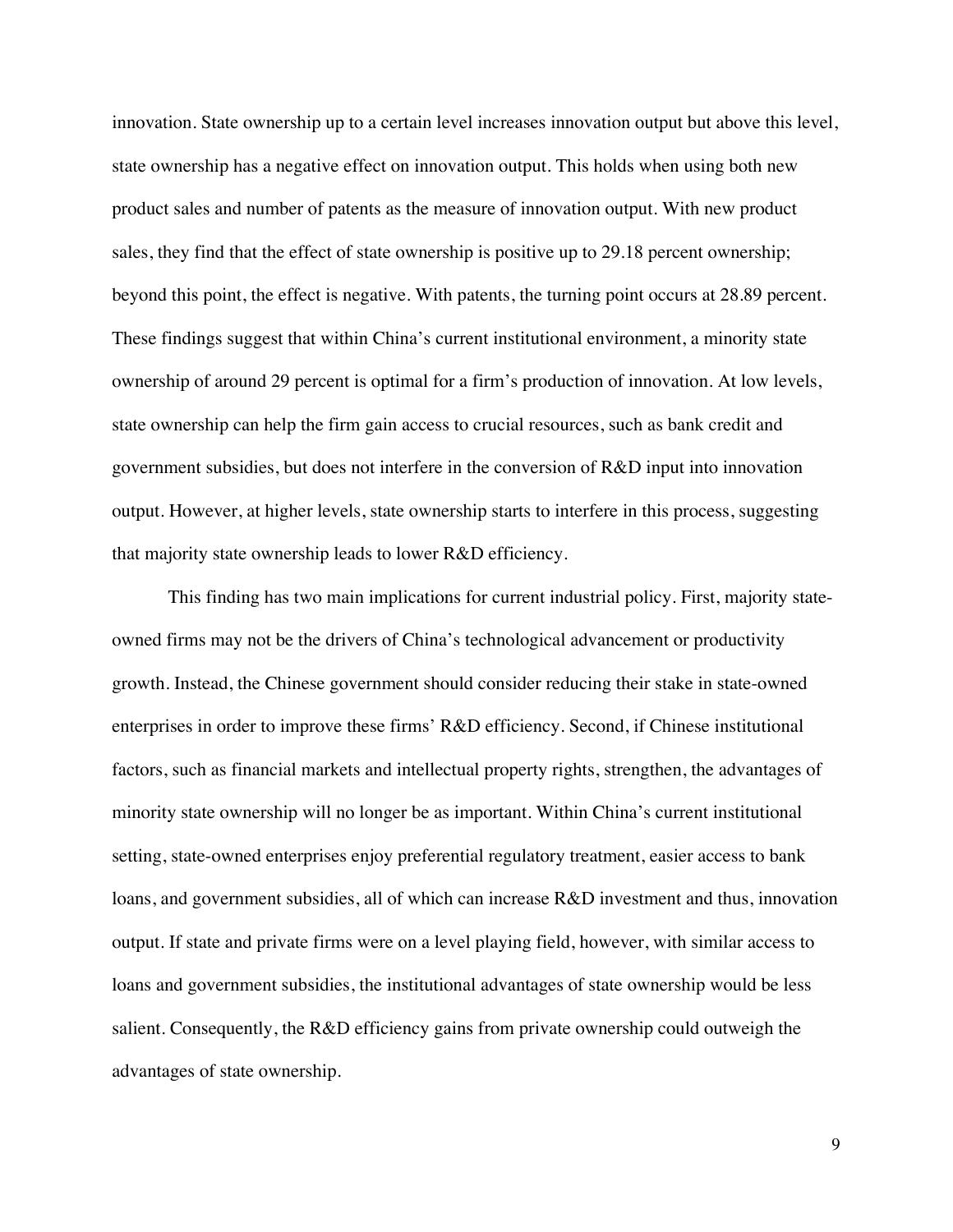### **CHINA'S CURRENT INNOVATION POLICY**

As discussed earlier, market failures in the production of knowledge can lead to underinvestment in R&D by private firms (Arrow 1962). Consequently, governments often correct for this using tax credits and direct subsidies. According to the OECD, all major industrialized nations subsidize R&D and China is no exception (Fang et al. 2018; Wei et al. 2017). Given China's preferential treatment of state firms, its history of government interference in business, and the importance of innovation to future economic growth, I investigate three aspects of Chinese R&D subsidies:

1. To what extent does ownership play a role in the allocation of R&D subsidies;

2. Do government R&D subsidies crowd out a firm's own R&D investment; and

3. Do government R&D subsidies lead to more innovation output and higher productivity? *Allocation of R&D subsidies* 

R&D investment is a crucial input into the R&D and innovation process and in China, about 60 percent of industrial R&D investment comes in the form of government R&D subsidies to firms (Boeing 2016). Therefore, the extent to which these subsidies promote innovation output depends in large part on whether these subsidies are allocated efficiently. If government officials allocate R&D subsidies based on merit and innovative capacity, then subsidies should be positively related to subsequent innovation output. However, if subsidies are politically driven by state ownership or corruption, then they would have little effect on innovation (Fang et al. 2018).

Boeing (2016) finds that minority state ownership is associated with a greater chance of receiving a R&D subsidy, compared to private or majority state ownership. In addition, R&D subsidy allocation is highly persistent: prior subsidies are important determinants of future subsidies. Interestingly, prior patent citations increase the probability that a firm receives an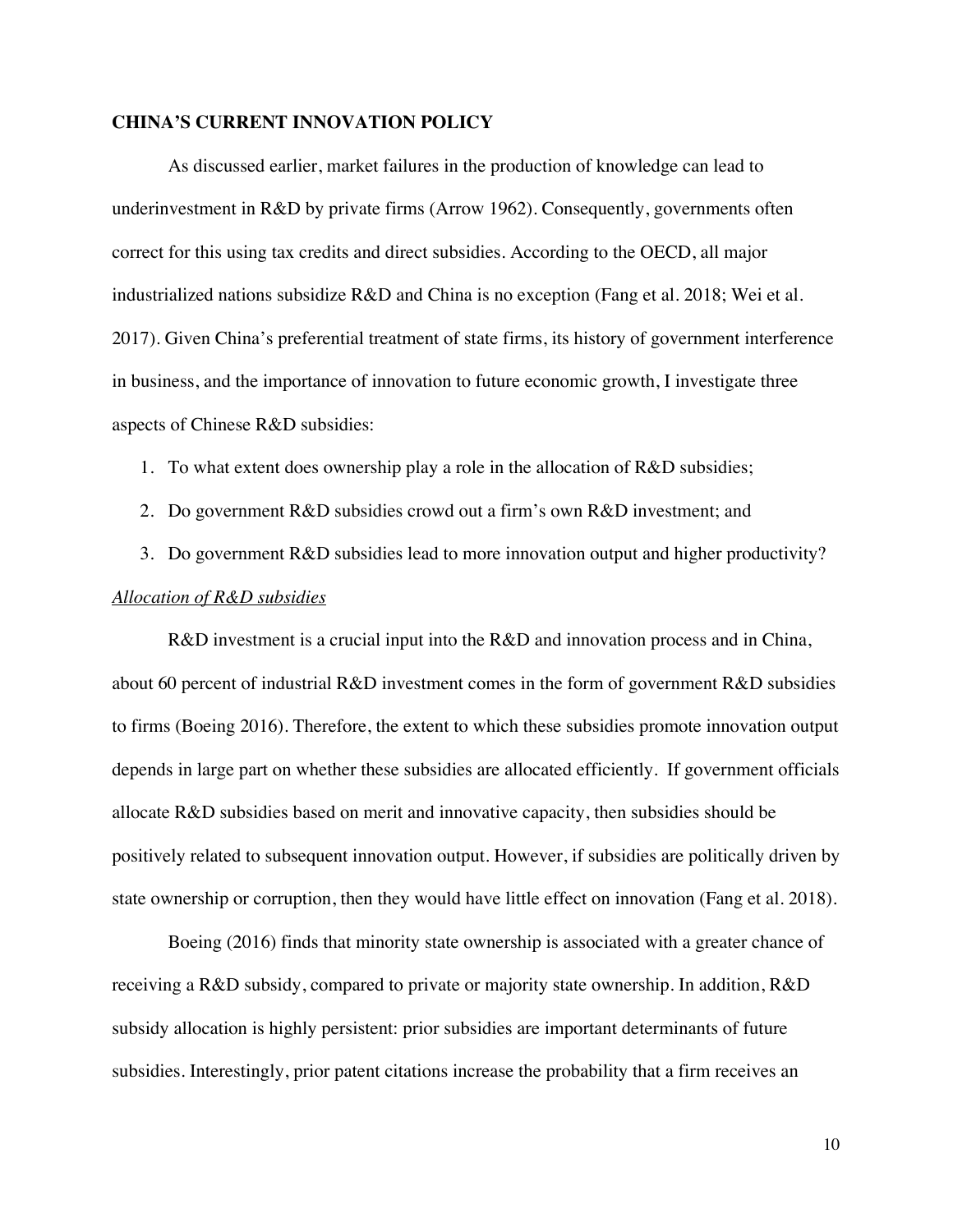R&D subsidy, while the level of patent stock is negatively associated and statistically insignificant. This suggests that patent quality, and not quantity, is important for determining future R&D subsidy allocation. Boeing's findings that past innovation output and minority state ownership are strong determinants of future R&D subsidies are consistent with Zhou et al.'s (2017) finding that minority state ownership is optimal for producing innovation.

Cheng et al. (2019) initially find that a majority state-owned enterprise is more likely to receive an R&D subsidy than a private enterprise. After controlling for firm attributes, such as number of employees, firm age, and R&D intensity, and CEO characteristics, such as CEO's years of schooling, CEO's work experience, and whether the CEO has an MBA, the effect of state ownership becomes substantially smaller and loses statistical significance. They find, however, that a politically connected firm is far more likely to receive a subsidy than a firm that is not politically connected.2 Even when controlling for state ownership and firm and CEO characteristics, a politically connected firm is 9 percentage points more likely to receive an R&D subsidy, on average, than a non-politically connected firm. This suggests that political connection, rather than state ownership, is an important factor for receiving R&D subsidies.

A natural follow-up question is: Are state firms more likely to be politically connected? In the sample of firms studied by Cheng et al. (2019), 35.1 percent of state-owned enterprises and 22.4 percent of non-state firms are politically connected, by their definition of political connection.3 This sample average excludes a number of other factors, such as firm size and age, and is not necessarily representative of the population of Chinese firms. Despite this caveat, state

<sup>&</sup>lt;sup>2</sup> A firm is politically connected if the CEO or owner of the firm is a member of the People's Congress or the People's Political Consultative Conference, the legislative and democratic supervision branches of government. <sup>3</sup> Author's calculations: See appendix for details.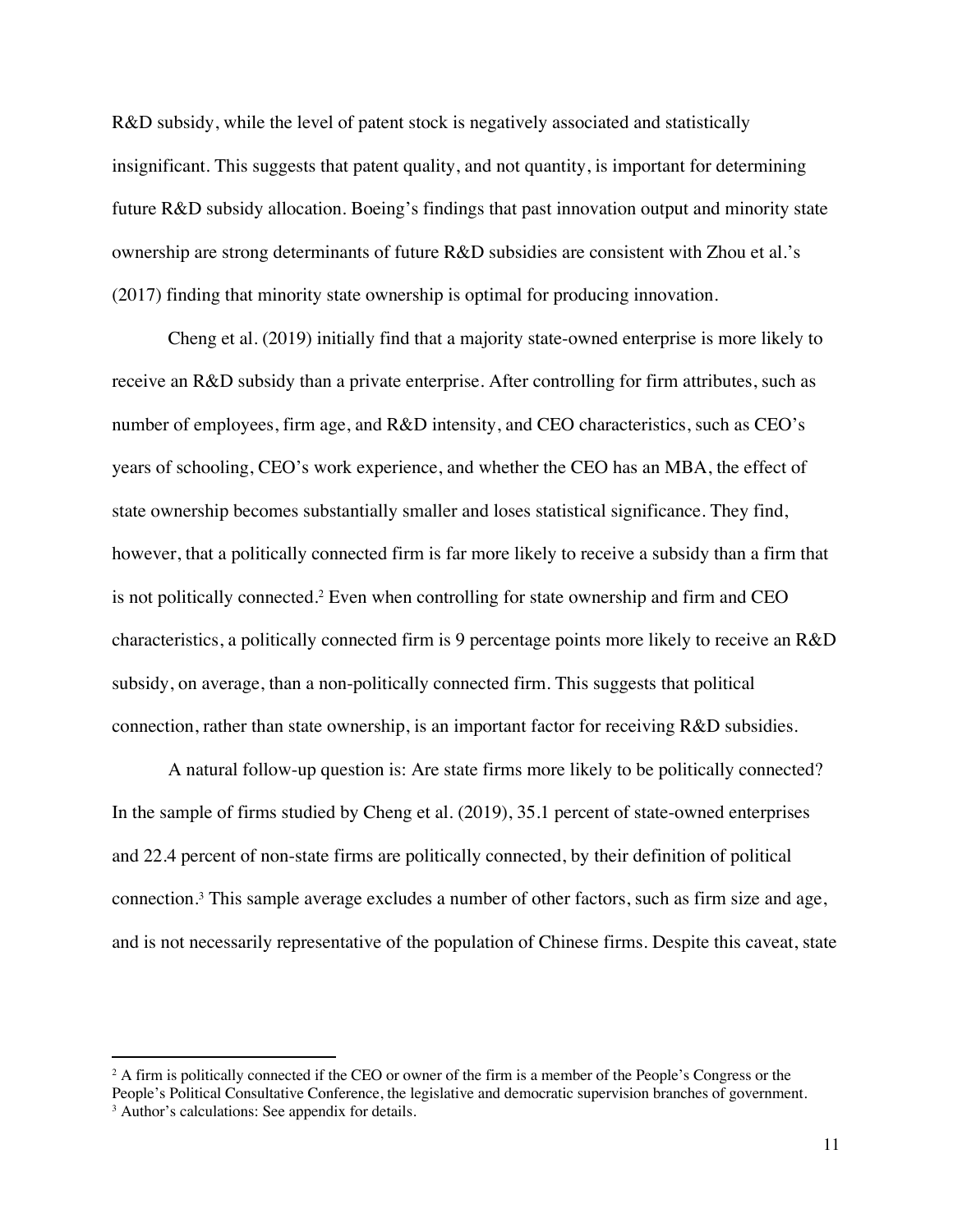firms are more likely to have government-appointed CEOs than non-state firms and therefore, to be politically connected.

Fang et al. (2018) find that the anticorruption campaign which began in 2012, and the subsequent departure of local officials responsible for innovation programs, strengthened the relationship between a firm's historical R&D efficiency and the subsidies it receives. To measure corruption, they use a firm's "Entertainment and Travel Costs" disclosed in financial statements, which are often used to expense gifts to officials. Prior to the anticorruption campaign, they found that both corruption and a firm's R&D efficiency influence subsidy allocation equally. A one standard deviation increase in either variable results in a roughly 10 percent increase in subsidies as a percentage of revenue. After the anticorruption campaign and the departure of local officials, however, the influence of a firm's R&D efficiency increases while the effect of corruption falls.

These results suggest that political connections and level of corruption in China are better determinants of R&D allocation than state ownership. Since R&D subsidies are being allocated based on factors other historical innovative capacity, their allocation is inefficient, regardless of whether it is due to ownership or corruption. This calls into question the effectiveness of China's innovation policy; phasing out preferential policies to create a fair business environment will likely increase China's innovation output in the future.

#### *Crowding-out of R&D investment*

Another concern about government R&D subsidies is that they might crowd out a firm's own R&D investment. In this case, R&D subsidies would fail to substantially increase total R&D investment and innovation output. Full or partial crowding-out occurs when the firm reduces its own investment in response to receiving a subsidy. With the presence of partial crowding out,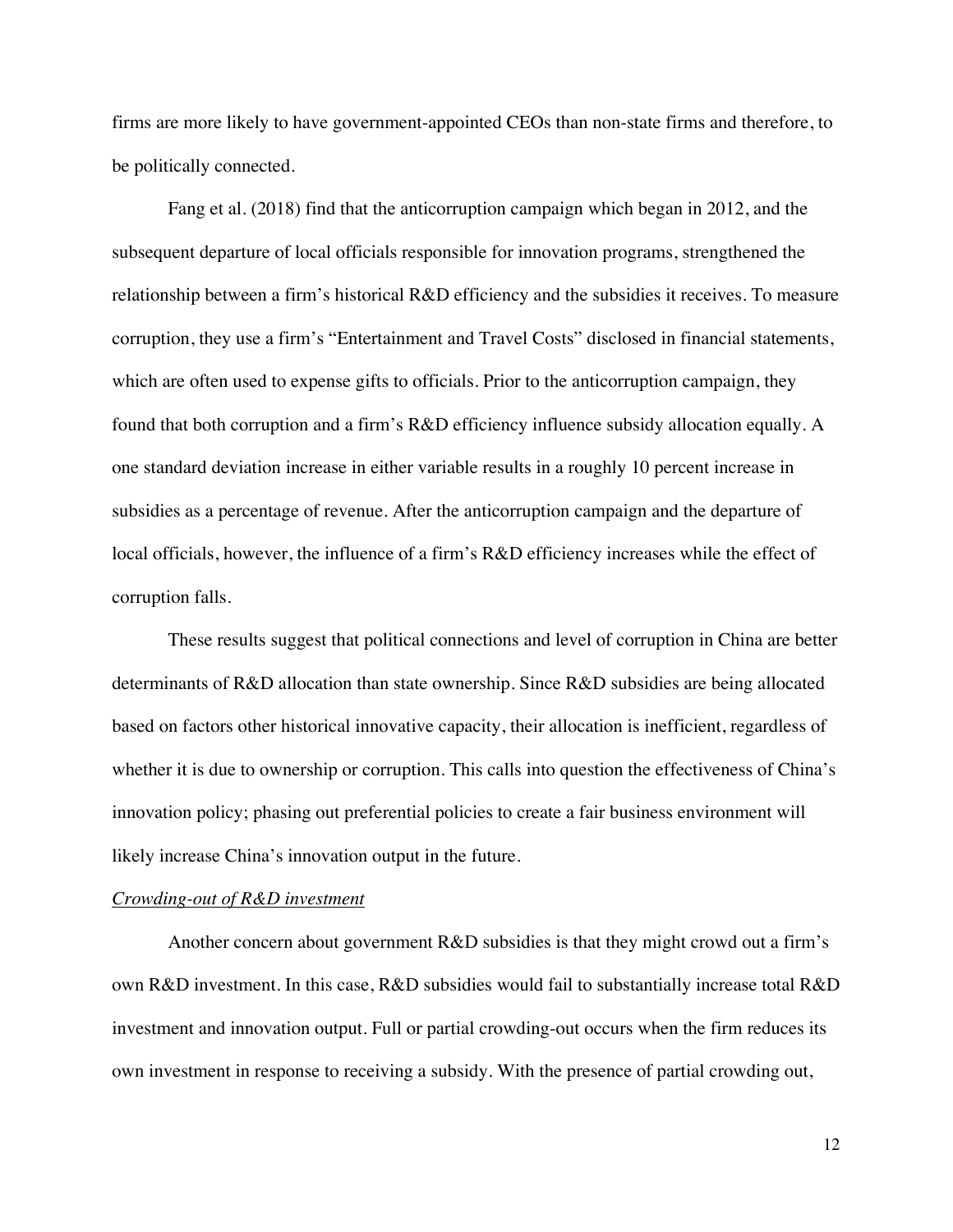total R&D investment still increases. Neutrality occurs when an R&D subsidy does not affect the firm's investment whereas additionality occurs when a subsidy actually increases the firm's own investment. Figure 1 illustrates these concepts.

Figure 1: Crowding-out effect of R&D subsidies on a firm's own R&D investment.



Source: Boeing (2016): "The allocation and effectiveness of China's R&D subsidies – Evidence from listed firms."

To avoid crowding-out, many R&D programs require that firms match public funds with equal private funds; however, in practice, a firm may readjust its R&D investments in other projects, making the substitution of private for public investment difficult to prevent (Boeing 2016). In China, Boeing (2016) finds that government R&D subsidies partially or fully crowd out the firm's own R&D investment that same year. However, these subsidies have no effect on private investment in subsequent years, suggesting neutrality in the longer term. Therefore, it appears as though firms use public funds to immediately reduce their R&D expenses, but do not change their R&D portfolio, thus maintaining their level of investment in later years (Boeing 2016).

Boeing (2016) repeats this analysis, splitting up his sample into high-tech and low-tech firms. For the low-tech firms, he finds evidence of immediate crowding out, but fails to find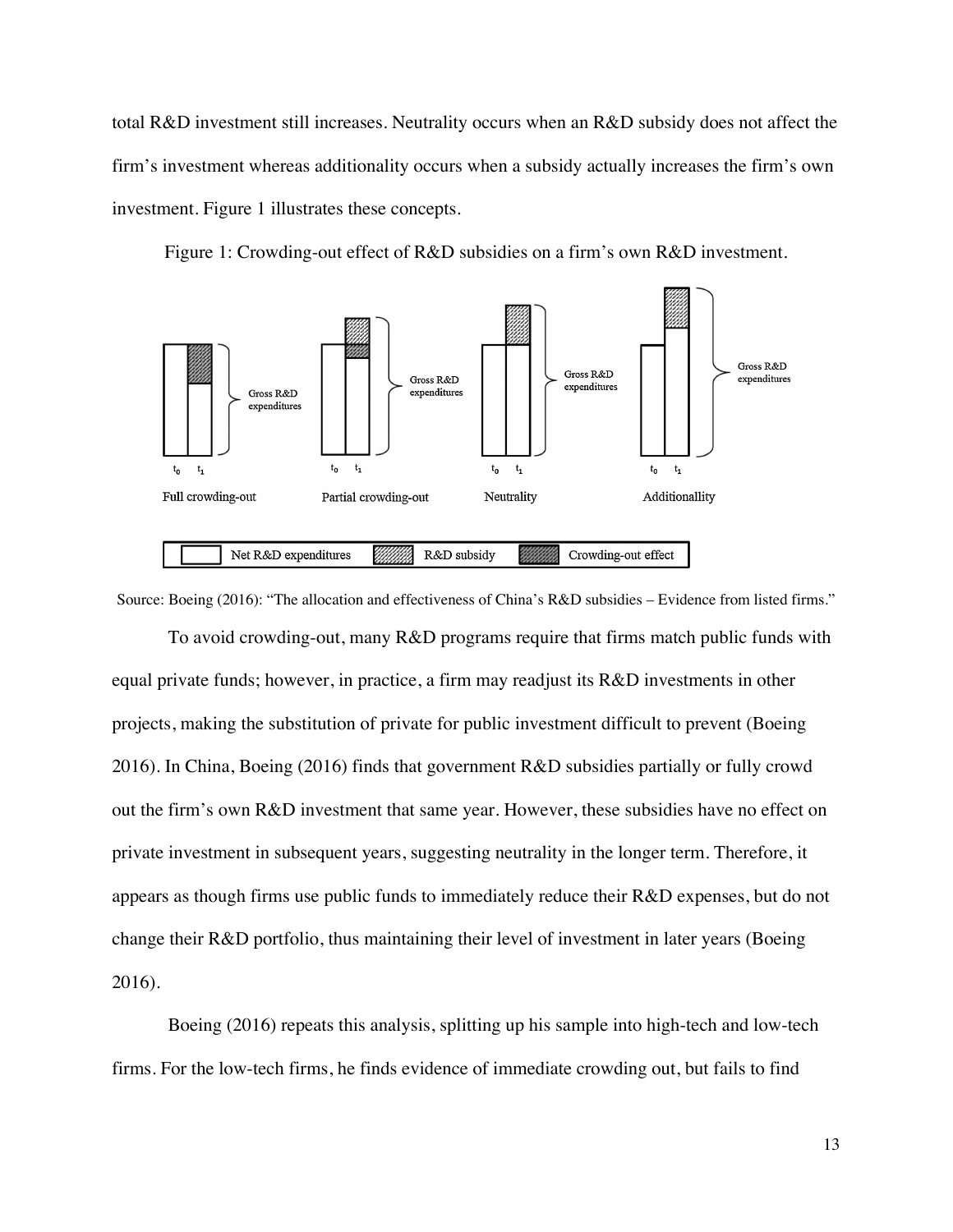similar evidence for high-tech firms. He concludes that high-tech firms exhibit neutrality, which is likely due to the fact that high-tech firms depend heavily on R&D to remain competitive.

Finally, he splits up his sample into private, minority state-owned, and majority stateowned firms and finds evidence of crowding-out in both private and majority state-owned firms. In contrast, minority state-owned firms exhibit neutrality, reinforcing previous findings which suggest that minority-state ownership is optimal for R&D and innovation.

#### *Do R&D subsidies increase innovation output and productivity?*

The ultimate goal of government R&D subsidies is to increase innovation output and consequently, productivity. Therefore, the success of China's innovation program depends on whether it has succeeded at increasing Chinese firms' innovative capacity and productivity.

Cheng et al. (2019) find that R&D subsidies increase the probability that a firm receives a patent by about 28 percent, even after controlling for state ownership and political connection. However, subsidies increase total number of patents the firm receives by only 0.46 percent, suggesting that subsidies encourage incremental improvements in technology but not highly innovative discoveries (Cheng et al. 2019). In addition, they find that firms that receive subsidies are about 18 percent more likely to introduce new products. In general, however, they do not find that innovation subsidies translate to increases in productivity, profits, or market share, even in state firms. Political connections, on the other hand, tend to increase labour productivity, market share, and profits, supporting their finding that political connections are more important than ownership for business in China.

Fang et al. (2018) find that innovation subsidies are positively associated with future patents in general, and that this effect strengthened after the anticorruption campaign in 2012. After the campaign, a one standard deviation increase in subsidies as a percentage of sales is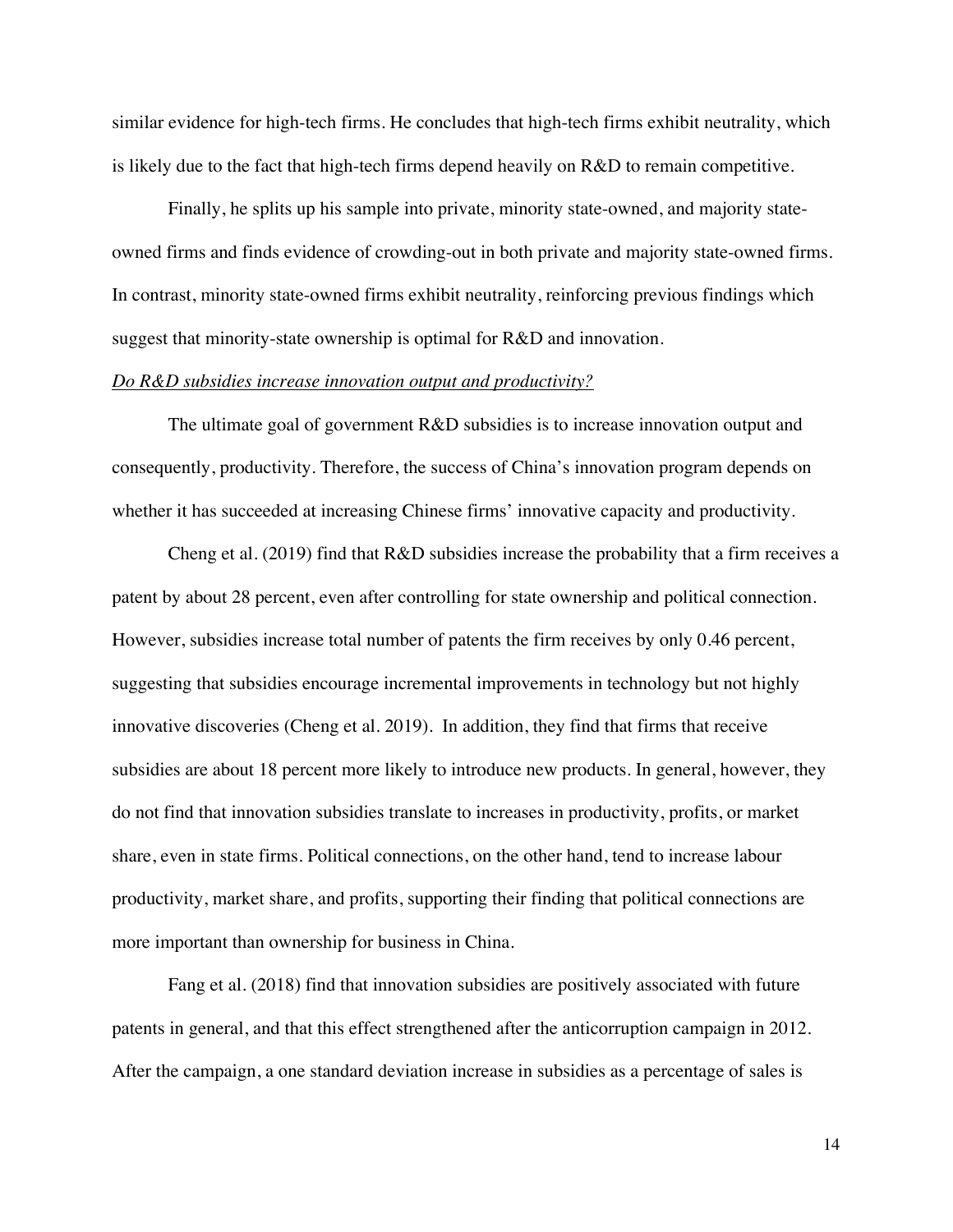associated with a 54 percent increase in US patenting rates. This indicates that better allocative efficiency due to less government corruption strengthened the effect of R&D subsidies on subsequent innovation. Guo et al. (2016) also find that innovation subsidies help generate innovation output: the new patent growth rate in small to medium subsidy-backed firms is 13.2 percent higher than in firms that do not receive subsidies. However, neither Fang et al. (2018) nor Guo et al. (2016) extend their studies to increases in productivity.

Howell (2017) finds that while R&D subsidies lead to more new product sales in hightech industries, the effect of R&D subsidies on productivity is negative and statistically significant for all levels of technology. Consequently, he concludes that the increase in innovation output does not translate to higher productivity. Zhang et al. (2003) find that state firms exhibit higher R&D intensity but lower R&D efficiency than non-state firms, similar to results by Zhou et al. (2017) and Wei et al. (2017). Zhang et al. (2003) also argue that R&D efficiency is a better determinant of overall productivity than R&D intensity and that state firms' lower R&D efficiency leads to lower productivity overall. Boeing et al. (2016) finds similar results showing that private firms achieve greater increases in productivity from increases in R&D investment and number of patents than minority or majority state-owned enterprises.

Overall, China's R&D subsidies increase innovation output in most firms and the effect is stronger when subsidies are allocated based on innovative capacity rather than ownership or political connection. However, R&D subsidies do not necessarily lead to higher productivity, and in some cases, actually reduce productivity. This may be because R&D subsidies tend to support incremental improvements in technology that do not result in large productivity gains. In addition, misallocation of R&D subsidies may lead to lower R&D efficiency overall, which is a better determinant of productivity growth than R&D intensity. Finally, R&D is a long-term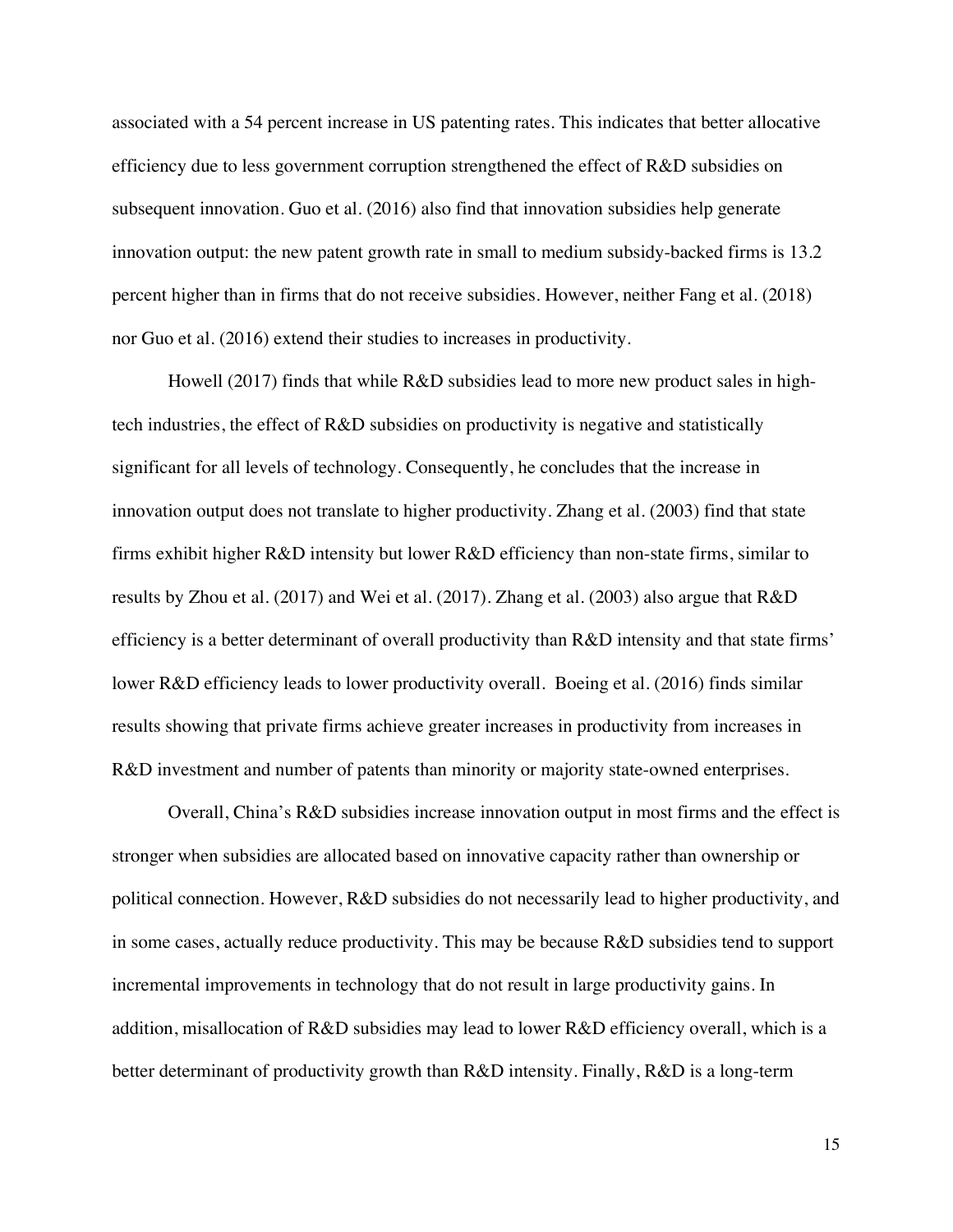process and most studies focus on at most six years of data. Consequently, a study covering a longer period of time may find different results.

#### **CONCLUSION**

China's future economic growth relies on growth in total factor proudctivity. A large component of productivity growth depends on innovation and technological change. Under China's current institutional setting, minority state ownership is optimal for innovation: Minority state ownership allows a firm to gain crucial inputs to R&D, such as bank loans, but does not strongly reduce the firm's R&D efficiency. With regard to China's innovation policy, a number of studies find evidence of inefficiency due to the influence of political connections and corruption on subsidy allocation. As a result, while R&D subsidies promote innovation output, these do not necessarily translate to gains in productivity. Moving forward, in order to increase the effectiveness of its innovation policies, China should phase out its preferential policies and ensure that subsidies are allocated based on innovative capacity. This will ensure that the most R&D efficient firms receive innovation subsidies. Strengthening institutional factors, such as financial markets and intellectual property rights, can further incentivise all firms to invest more in R&D and innovation. With fairer policies and stronger institutions, the advantages of state ownership throughout the R&D process may be less salient; in this case, the private sector, which is more R&D efficient, will likely be the driver of Chinese innovation and economic growth.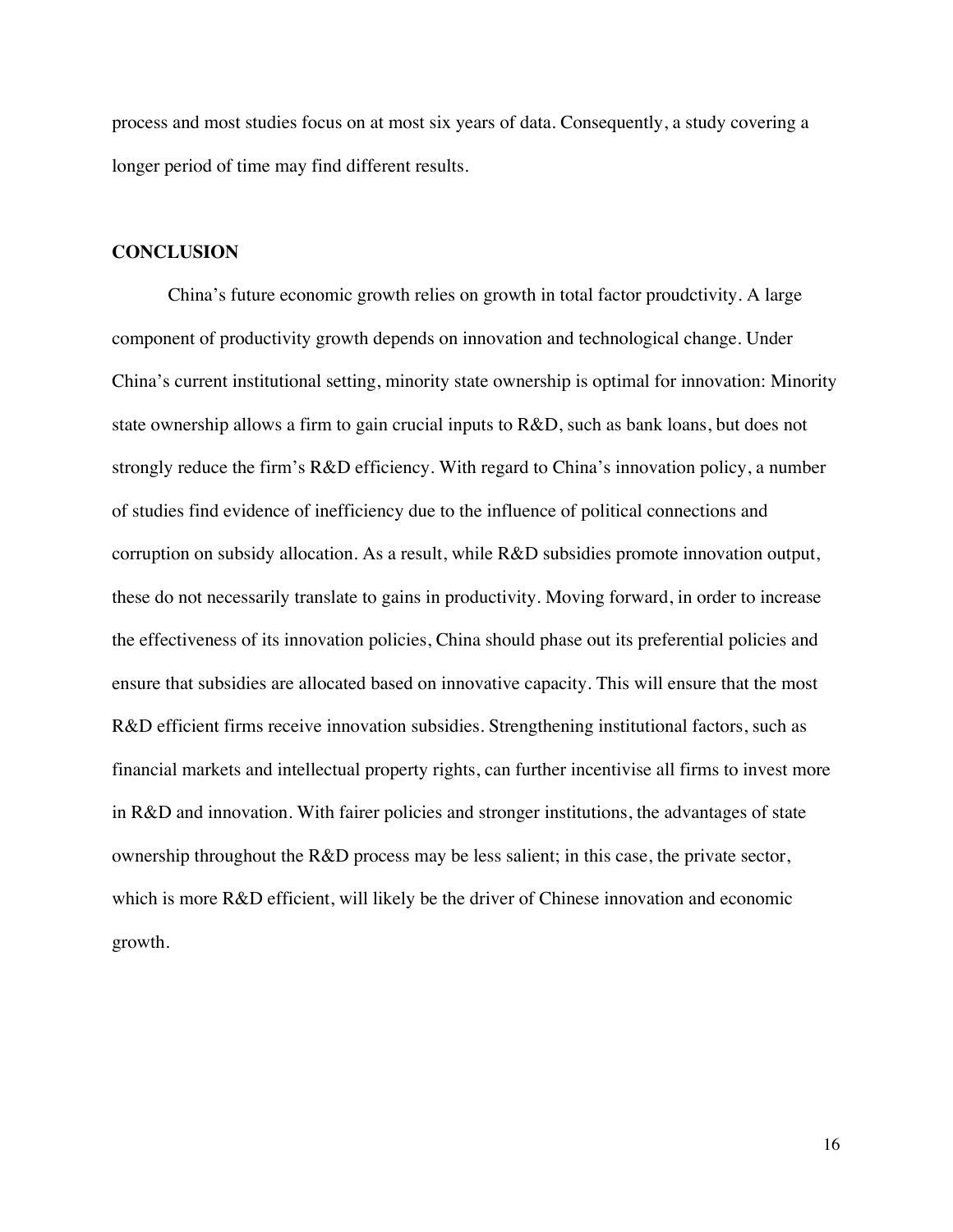#### **REFERENCES**

- Acemoglu, Daron, Simon Johnson, and James A. Robinson. "Institutions as a fundamental cause of long-run growth." In *Handbook of Economic Growth*, pp. 385-472. Elsevier, 2005.
- Almeida, Paul, Jaeyong Song, and Robert M. Grant. "Are firms superior to alliances and markets? An empirical test of cross-border knowledge building." *Organization Science* 13, no. 2 (2002): 147-161.
- Arrow, Kenneth. "Economic welfare and the allocation of resources for invention." In *The rate and direction of inventive activity: economic and social factors*, pp. 609-626. Princeton University Press, 1962.
- Belloc, Filippo. "Innovation in state-owned enterprises: Reconsidering the conventional wisdom." *Journal of Economic Issues* 48, no. 3 (2014): 821-848.
- Boeing, Philipp. "The allocation and effectiveness of China's R&D subsidies Evidence from listed firms." *Research policy* 45, no. 9 (2016): 1774-1789.
- Boeing, Philipp, Elisabeth Mueller, and Philipp Sandner. "China's R&D explosion—Analyzing productivity effects across ownership types and over time." *Research Policy* 45, no. 1 (2016): 159-176.
- Brandt, Loren, Johannes Van Biesebroeck, and Yifan Zhang. "Creative accounting or creative destruction? Firm-level productivity growth in Chinese manufacturing." *Journal of Development Economics* 97, no. 2 (2012): 339-351.
- Cheng, Hong, Hanbing Fan, Takeo Hoshi, and Dezhuang Hu. *Do innovation subsidies make Chinese firms more innovative? evidence from the china employer employee survey*. No. w25432. National Bureau of Economic Research, 2019.
- Choi, Suk Bong, Soo Hee Lee, and Christopher Williams. "Ownership and firm innovation in a transition economy: Evidence from China." *Research Policy* 40, no. 3 (2011): 441-452.
- Fang, Lily H., Josh Lerner, and Chaopeng Wu. "Intellectual property rights protection, ownership, and innovation: Evidence from China." *The Review of Financial Studies* 30, no. 7 (2017): 2446-2477.
- Fang, Lily, Josh Lerner, Chaopeng Wu, and Qi Zhang. *Corruption, government subsidies, and innovation: Evidence from China*. No. w25098. National Bureau of Economic Research, 2018.
- Guo, Di, Yan Guo, and Kun Jiang. "Government-subsidized R&D and firm innovation: Evidence from China." *Research Policy* 45, no. 6 (2016): 1129-1144.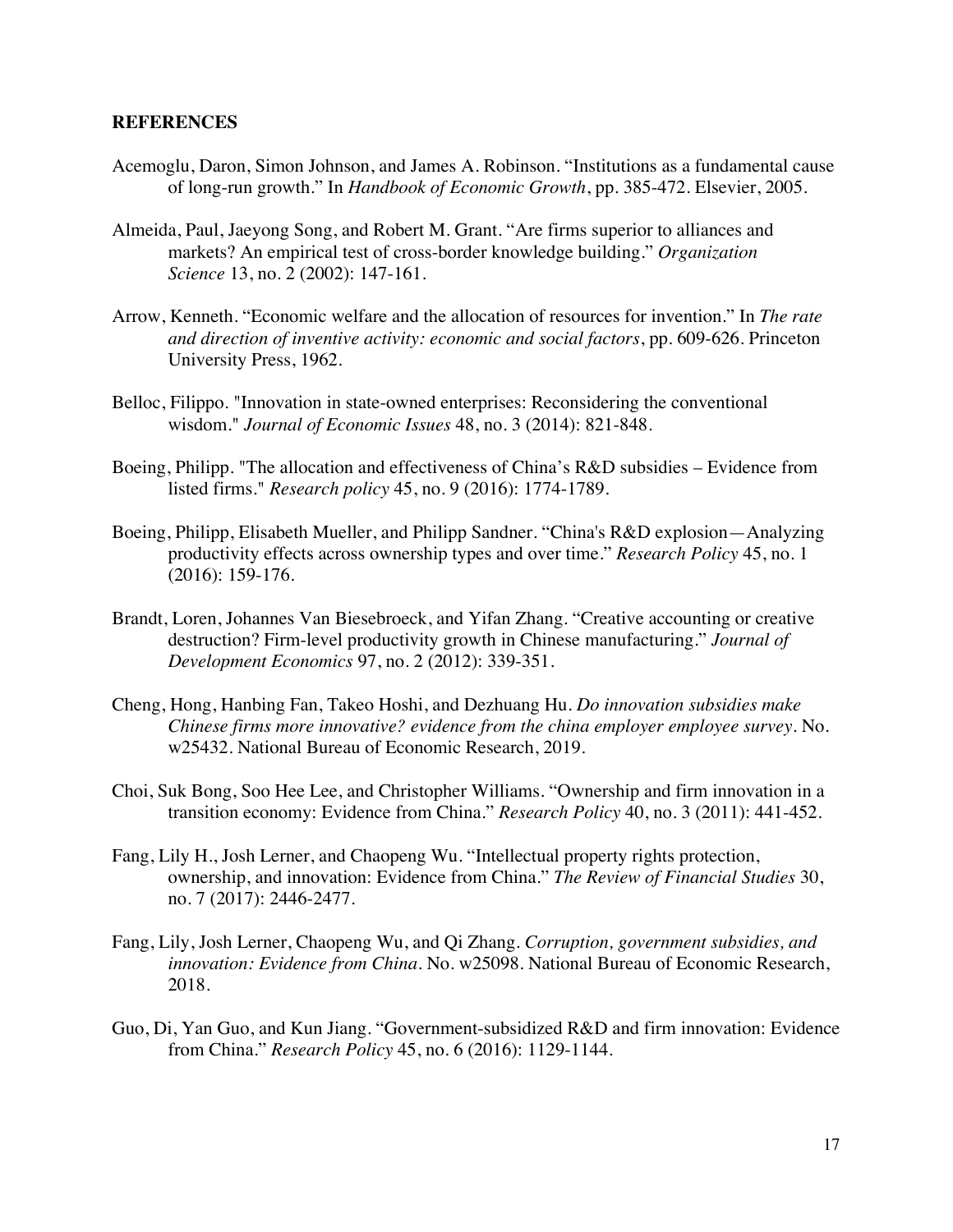- Howell, Anthony. "Picking 'winners' in China: Do subsidies matter for indigenous innovation and firm productivity?" *China Economic Review* 44 (2017): 154-165.
- Li, Shaomin, and Ilan Alon. "China's intellectual property rights provocation: A political economy view." *Journal of International Business Policy* (2019): 1-13.
- Li, Shaomin, Ying Chou Lin, and David D. Selover. "Chinese state-owned enterprises: are they inefficient?" *Chinese Economy* 47, no. 5-6 (2014): 81-115.
- Lin, Chen, Ping Lin, and Frank Song. "Property rights protection and corporate R&D: Evidence from China." *Journal of Development Economics* 93, no. 1 (2010): 49-62.
- Naughton, Barry J. "Industry: Ownership and Corporate Governance." In *The Chinese economy: Adaptation and growth*. MIT Press, 2018.
- Naughton, Barry, and Kellee S. Tsai, eds. *State capitalism, institutional adaptation, and the Chinese miracle*. Cambridge University Press, 2015.
- Teng, Da, and Jingtat Yi. "Impact of ownership types on R&D intensity and innovation performance—Evidence from transitional China." *Frontiers of Business Research in China* 11, no. 1 (2017): 1-25.
- Tonurist, Piret, and Erkki Karo. "State owned enterprises as instruments of innovation policy." *Annals of Public and Cooperative Economics* 87, no. 4 (2016): 623-648.
- Wei, Shang-Jin, Zhuan Xie, and Xiaobo Zhang. "From 'Made in China' to 'Innovated in China': Necessity, prospect, and challenges." *Journal of Economic Perspectives* 31, no. 1 (2017): 49-70.
- Xi Jinping. "Report to the 19th National Congress of the Communist Party of China." October 19, 2017.
- Zhang, Anming, Yimin Zhang, and Ronald Zhao. "A study of the R&D efficiency and productivity of Chinese firms." *Journal of Comparative Economics* 31, no. 3 (2003): 444-464.
- Zhou, Kevin Zheng, Gerald Yong Gao, and Hongxin Zhao. "State ownership and firm innovation in China: An integrated view of institutional and efficiency logics." *Administrative Science Quarterly* 62, no. 2 (2017): 375-404.